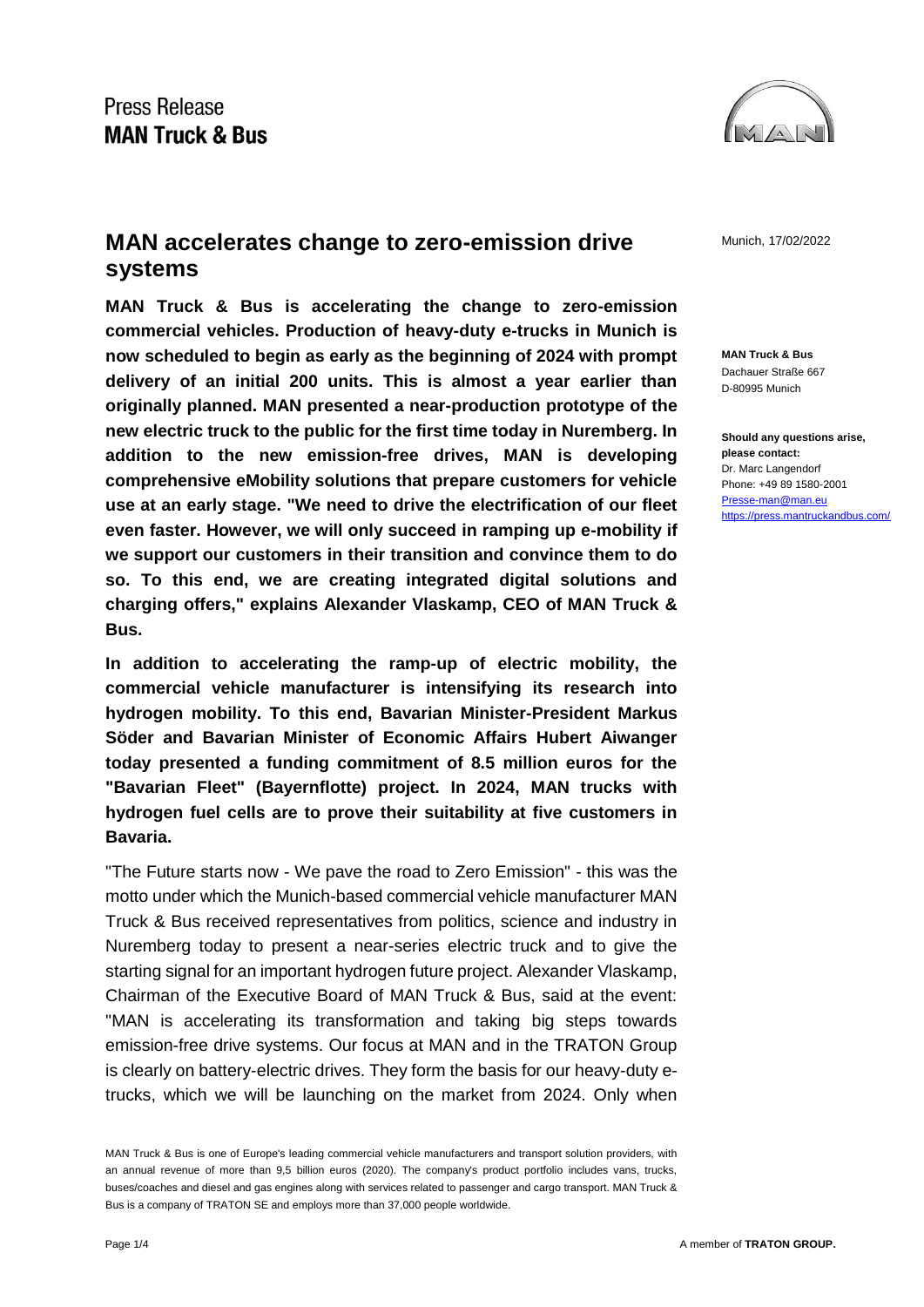# Press Release **MAN Truck & Bus**



sufficient green hydrogen and the corresponding infrastructure are available well after 2030 do we expect to use H2 trucks in selected areas of application. That is why we are researching the topic of hydrogen and the funding from the state of Bavaria enables us to build up further expertise in the field."

MAN CEO Alexander Vlaskamp also announced at the event that the first 200 e-trucks will be built at the beginning of 2024. The battery-electric trucks will then roll off the production line at MAN's main e-mobility plant in Munich. In addition, the depth of added value for battery-electric commercial vehicles is to be increased - with in-house assembly of the so-called battery packs. It is clear: MAN is accelerating the pace of the transition to fossil-free forms of propulsion and is getting ready for the emission-free future of freight and passenger transport.

## **Bavarian fleet (Bayernflotte)**

This also includes a further build-up of competence in the field of hydrogen technology. The state of Bavaria is funding the "Bavarian Fleet" research project as part of its own hydrogen strategy and is thus accelerating the development of competence. The funding amounts to 8.5 million euros.

In the Bayernflotte project, MAN is developing a fuel cell truck together with its industrial partners Bosch, Faurecia and ZF. This will be delivered to five customers in mid-2024. The companies BayWa, DB Schenker, GRESS Spedition, Rhenus Logistics and Spedition Dettendorfer will test their hydrogen-powered fuel cell trucks in real-life operations for one year. With today's handover of the funding decision by Minister President Markus Söder and Minister of Economic Affairs Hubert Aiwanger, the project is gaining momentum.

## **Zero Emission: Technology in Comparison**

The fact that battery-electric and hydrogen-powered fuel cell drives go hand in hand technologically and build on each other was underlined by MAN with the first presentation of the battery-electric prototype based on the new MAN Truck Generation. The electric motor, which draws its energy from batteries, is the starting point. BEVs (Battery Electric Vehicles) already offer the basic technology that combines customer requirements for cost-optimised, practical solutions with the striving for sustainability and climate neutrality in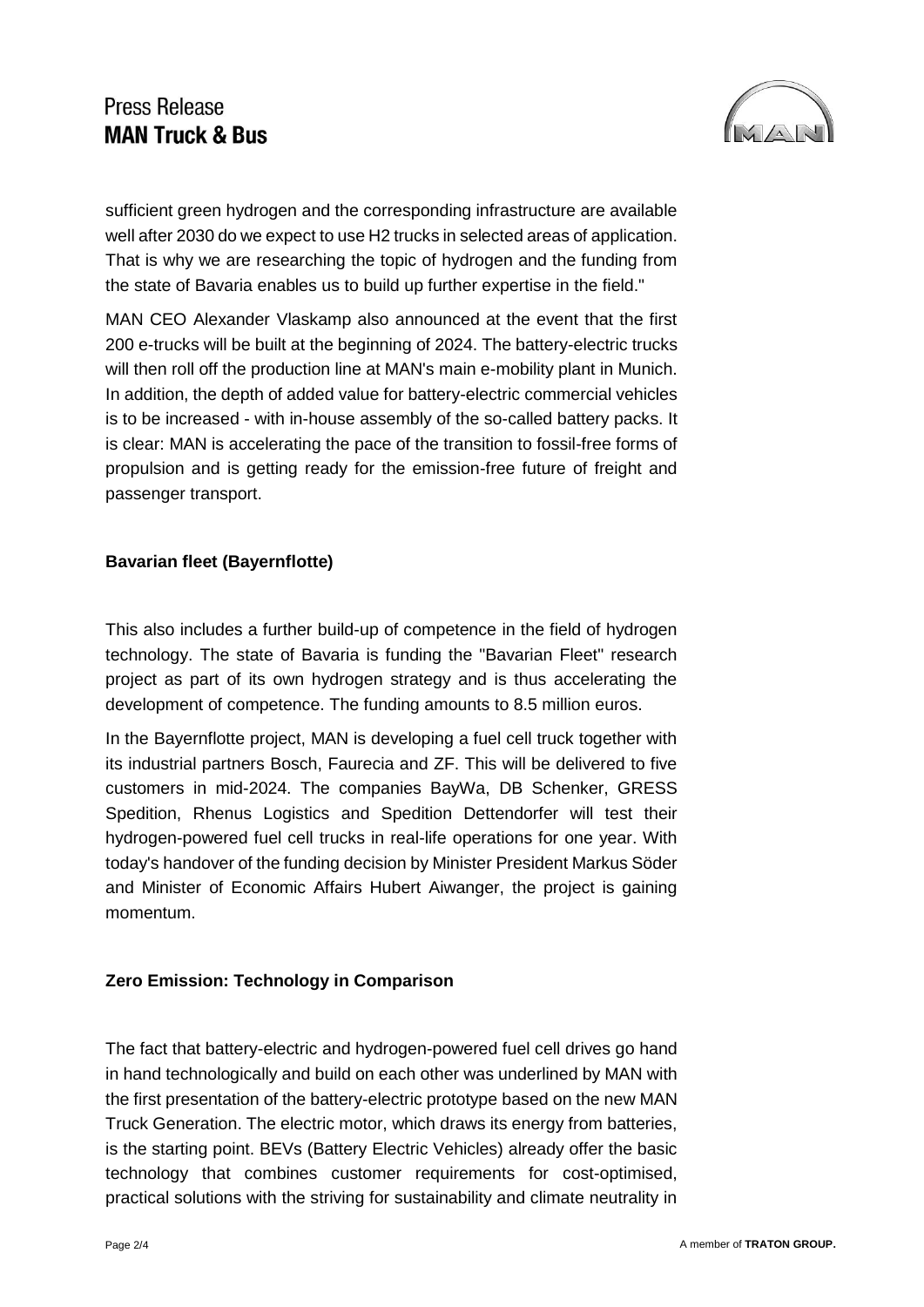## **Press Release MAN Truck & Bus**



MAN's trucks, buses and vans. As a supplement to this, trucks and coaches with H2 fuel cells can be used in the future, as these are based on the BEV powertrain, but replace a large part of the weight-intensive batteries with lighter hydrogen tanks and the fuel cell.

According to the current state of the art, commercial vehicles with fuel cells have a longer range than those with batteries as energy storage, but the energy costs of hydrogen in operation are foreseeably still significantly higher. The energy cost advantage of battery-electric trucks is the key to a rapid switch to e-trucks, which is urgently needed to meet the climate targets of the transport sector. To explain: fuel or energy costs account for the largest share of the total cost of ownership (TCO) for intensively used commercial vehicles.

Furthermore, the development of a charging infrastructure remains an essential factor for the transformation of the transport industry. Political support is indispensable here. The TRATON Group, the parent company of MAN Truck & Bus, will also make a contribution to this. The internationally active commercial vehicle company wants to help set up a high-performance charging network in Europe as part of a joint venture (Joint Venture [Agreement High-Performance Charging Network | TRATON\)](https://traton.com/en/newsroom/press_releases/press-release-16122021.html).

Another reason why hydrogen as an energy storage medium will later become relevant as batteries for commercial vehicles is that green hydrogen will not be available in sufficient quantities in the near future and is likely to be used initially in industries producing steel or chemicals.

#### **Electric mobility in the truck sector**

Today MAN showed its future eTruck for the first time. This will cover the majority of applications in the transport sector. MAN sees the offer of eConsulting as essential for the transition of customers to fossil-free drives in order to make sustainable transport easy for users. For a successful fleet conversion from diesel to BEVs, a holistic analysis of customer needs is necessary long before the purchase of an electric truck. After the decision for an eTruck, eConsulting then covers the operational phase including cost optimisation, route analysis and fleet optimisation and charging infrastructure.

#### **Battery pack production**